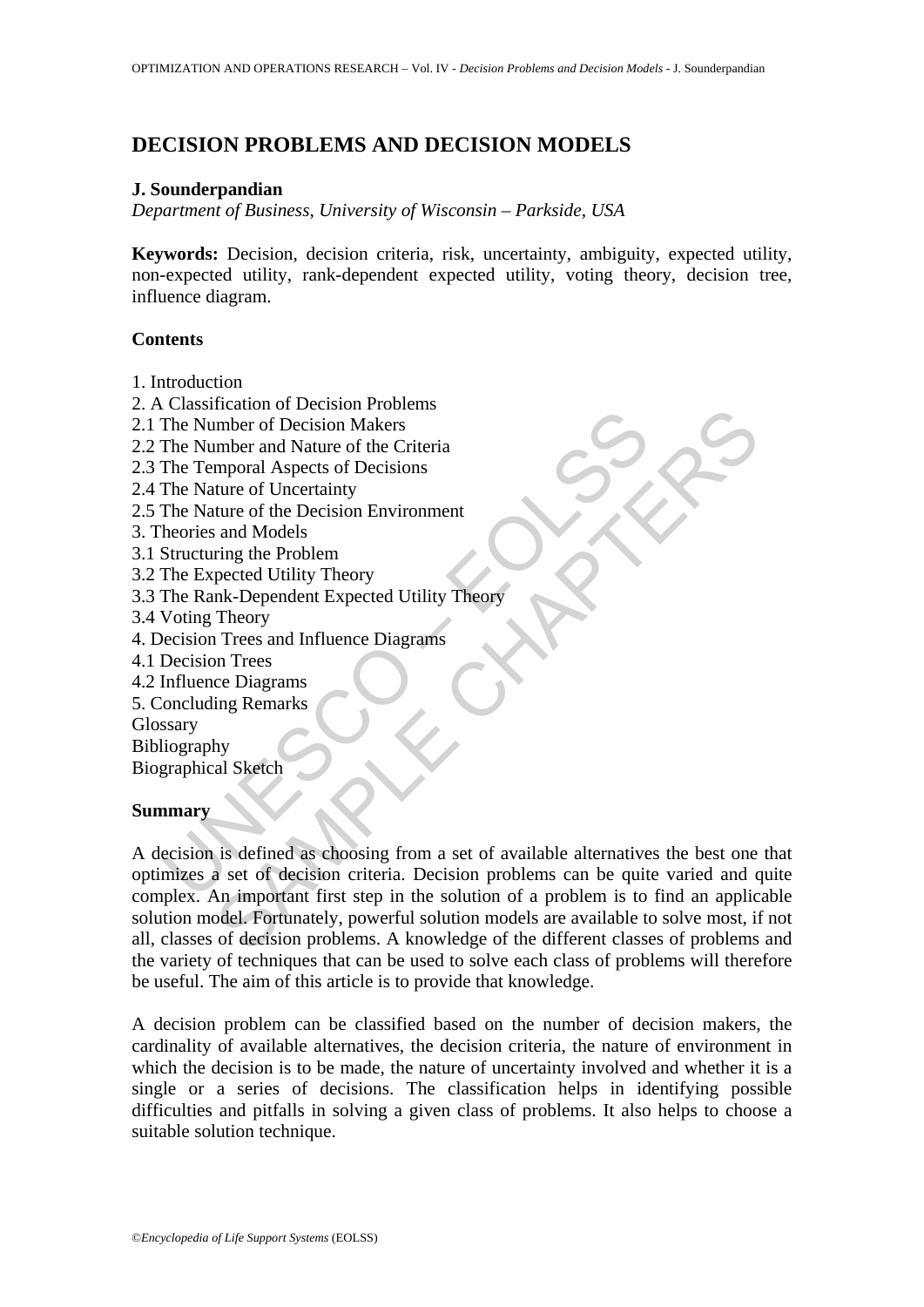Axiomatic descriptions of two important decision theories, namely, the Expected Utility theory and the Rank-Dependent Expected Utility are provided. Following that a very short description of the essentials of Voting Theory is given. The utility theories call for the use of a few different solution techniques. In that connection, a short description of Decision Trees and Influence Diagrams is given. Some hints about structuring the problem, and aggregating probability judgments are also included.

There are a few limitations of decision models. For example, there is no model that can tell us what is the correct level of risk aversion in a given situation for a given decision maker. Nor can a model tell us how to "surprise" a competitor.

# **1. Introduction**

A decision problem is one in which we have to find the best alternative from a set of available alternatives. This statement immediately leads to the question, what exactly is the 'best alternative.' One way to answer this question is to assume the existence of a binary preference relation  $\succeq$  on the set of alternatives, *A*. For *a*,  $b \in A$ ,  $a \succcurlyeq b$  denotes that the decision maker prefers *a* to *b* or is indifferent between them;  $a \succ b$  denotes that

ecision problem is one in which we have to find the best alternalable alternatives. This statement immediately leads to the questitives it is to assume that determative. The way to answer this question is to assume thy pr problem is one in which we have to find the best atternative from a sternatives. This statement immediately leads to the question, what exact thermative. One way to answer this question is to assume the existence relation *a* is strictly preferred to *b*; and  $a \approx b$  means that they are equally preferred. The best alternative then is the one that is most preferred. That is, if *b* is the best alternative then there is no other alternative in *A* that is strictly preferred to *b*. The best alternative exists when *A* is finite and  $\succeq$  is a weak order (complete, reflexive and transitive). The problem is simple if *A* is finite and  $\geq$  is a weak order, because it then boils down to a simple search. In a typical decision problem  $\geq$  on *A* is not completely known and therefore a solution model is needed. We will assume  $\succeq$  is a weak order, though we will have occasion to relax that assumption later.

Often a problem can be analyzed better by moving it into a *criteria space*. For example, the choice among available medicines for an illness can be analyzed in the 3 dimensional criteria space: effectiveness, cost and side effects. Suppose there is a criteria space *B*, such that every alternative *a* in *A* can be mapped to a point  $m(a)$  in *B* through a *measurement* function *m*:  $A \rightarrow B$ . The decision maker may have a preference relation  $\geq$  on *B* that is known completely and is easier to handle mathematically. But an important consistency condition has to hold before we can exploit  $\geq$  on *B*. To distinguish the two  $\geq$  's on *A* and *B* we shall use superscripts, such as  $\geq$ <sup>A</sup>. For consistency (or *order preservation*) between  $\geq^A$  and  $\geq^B$ , we must have

$$
\forall a_1, a_2 \in A : a_1 \succcurlyeq^A a_2 \Leftrightarrow m(a_1) \succcurlyeq^B m(a_2)
$$
 (1)

The criteria should be chosen carefully so that the consistency condition (1) is satisfied. Unfortunately, it is difficult to verify whether (1) holds by checking every pair  $(a_1, a_2)$ , because the number of alternatives can be large or infinite. We then have no other course but to simply believe that (1) holds. Difference in beliefs can lead to lively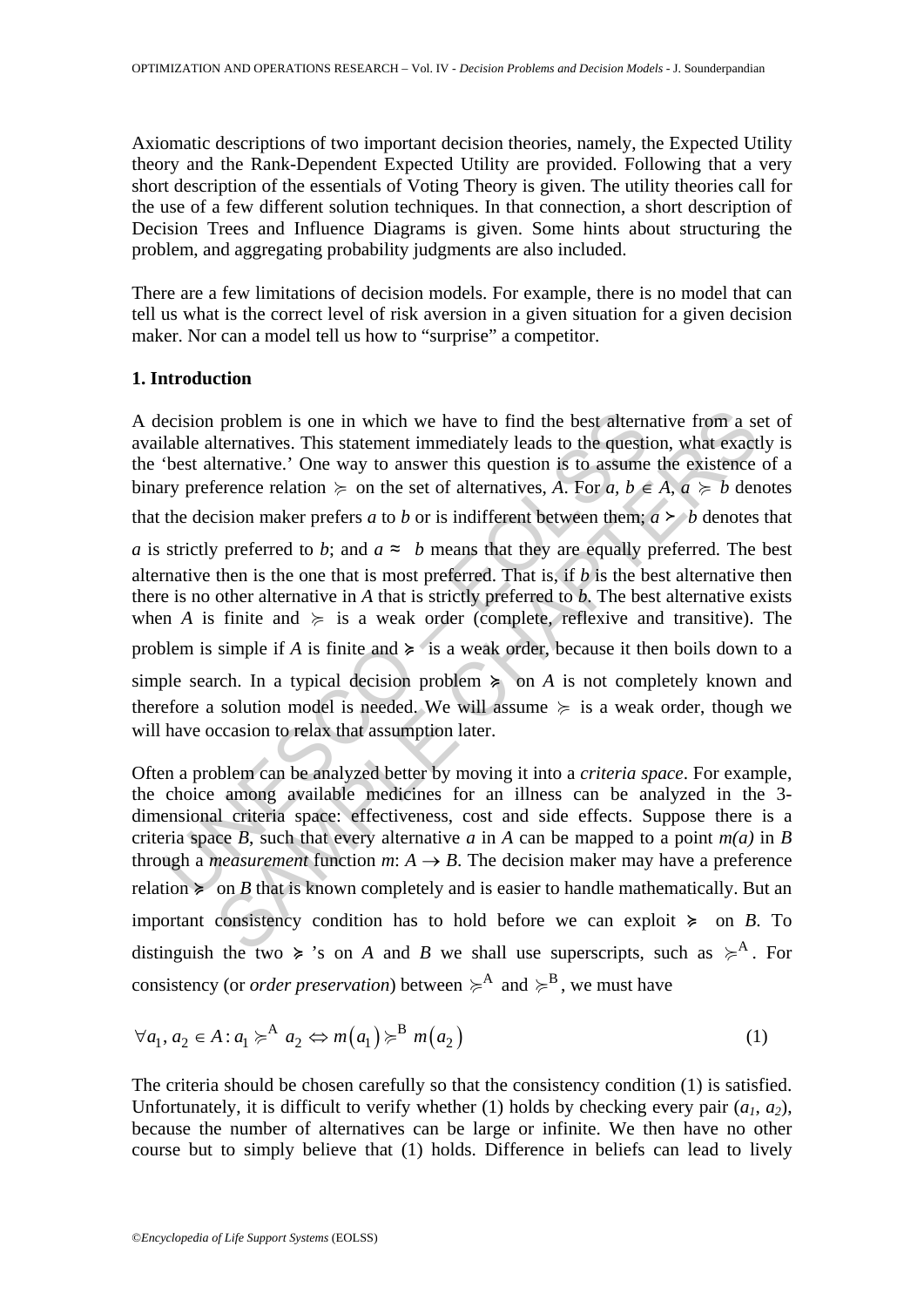debates. To illustrate, suppose *A* is a set of public investment alternatives and the criteria space *B* has just one dimension, namely, the net present value (NPV) of the investment. Later it appears that it is possible that two alternatives with the same NPV are not equally preferable because one alternative is more harmful to the environment than the other. We then have to expand *B* to include the environmental effects in order to satisfy (1). On the other hand, some people may believe that environmental effects are irrelevant, at least for the set *A* in consideration. This could lead to public debates about what the relevant criteria are. In such cases, the only solution seems to be to adopt what the public debate settles.

When (1) is satisfied, we shall write  $\geq^A \rightarrow \geq^B$ . A binary weak order that everyone is familiar with is the usual order  $\geq$  on the set of real numbers,  $\Re$ . If we can have a *utility function u* such that  $\geq^B \stackrel{u}{\rightarrow} \geq^{\mathfrak{R}}$ , then *u* makes the preferences easily understood and handled. But this again requires a consistency condition similar to (1), between  $\succ^B$  and  $\geq$ <sup>97</sup>, to be satisfied. The condition is:

$$
\forall b_1, b_2 \in B : b_1 \succ^B b_2 \Leftrightarrow u(b_1) \geq^{\Re} u(b_2)
$$
 (2)

tion u such that  $\geq B \xrightarrow{\mu} \geq \mathbb{R}$ , then u makes the preferences easi<br>
edd. But this again requires a consistency condition similar to (1)<br>
to be satisfied. The condition is:<br>  $b_2 \in B : b_1 \geq B$   $\omega(b_1) \geq \mathbb{R}$  u( $b_2$ such that  $\geq^B \to \geq^W$ , then *u* makes the preferences easily understood<br>ut this again requires a consistency condition similar to (1), between  $\geq^B$ <br>aatisfied. The condition is:<br>3:  $b_1 \geq^B b_2 \Leftrightarrow u(b_1) \geq^W u(b_2)$ <br>v Once again verifying (2) can be impossible. But unlike the case of (1), (2) tends to be on a more formal ground, because *B* tends to be more formally defined than *A*. As a result, a proponent who wants to convince us that (2) holds could present us with an axiomatic proof of (2). Typically, the proponent will posit a set of axioms about  $\succcurlyeq^B$ , and give a formal proof that (2) follows from those axioms. All that this axiomatic proof does is, of course, transfer the belief from (2) to the axioms. But if the axioms are appealing as self-evident, we would have a good reason to believe in (2). In the theories and models presented later in this article, we will pay special attention to the underlying axioms.

A utility function, *u*, will be enormously useful in converting a decision problem into a mathematical programming problem. Note that  $\geq^A \xrightarrow{m} \geq^B \xrightarrow{u} \geq^{\mathfrak{R}}$  implies  $\geq^A \xrightarrow{um} \geq^{\mathfrak{R}}$ where *um* denotes  $u(m)$ ). The aim of a typical decision model is to reduce  $\geq^{\mathcal{A}}$  to  $\geq^{\mathcal{R}}$ ; that is, attach a number, or utility, to each alternative so that a more preferred alternative will have a larger utility. We can then pick the best alternative by looking for the largest utility.

Decision problems can be quite varied, complex and daunting. Fortunately, some very great thinkers – economists, operations researchers, psychologists, mathematicians and philosophers – have developed impressive theories and models that can be applied to solve many types of problems. We shall first classify decision problems, often with reference to the alternatives space *A* and the criteria space *B*. We will then use this classification to match decision models to the different classes of problems.

#### **2. A Classification of Decision Problems**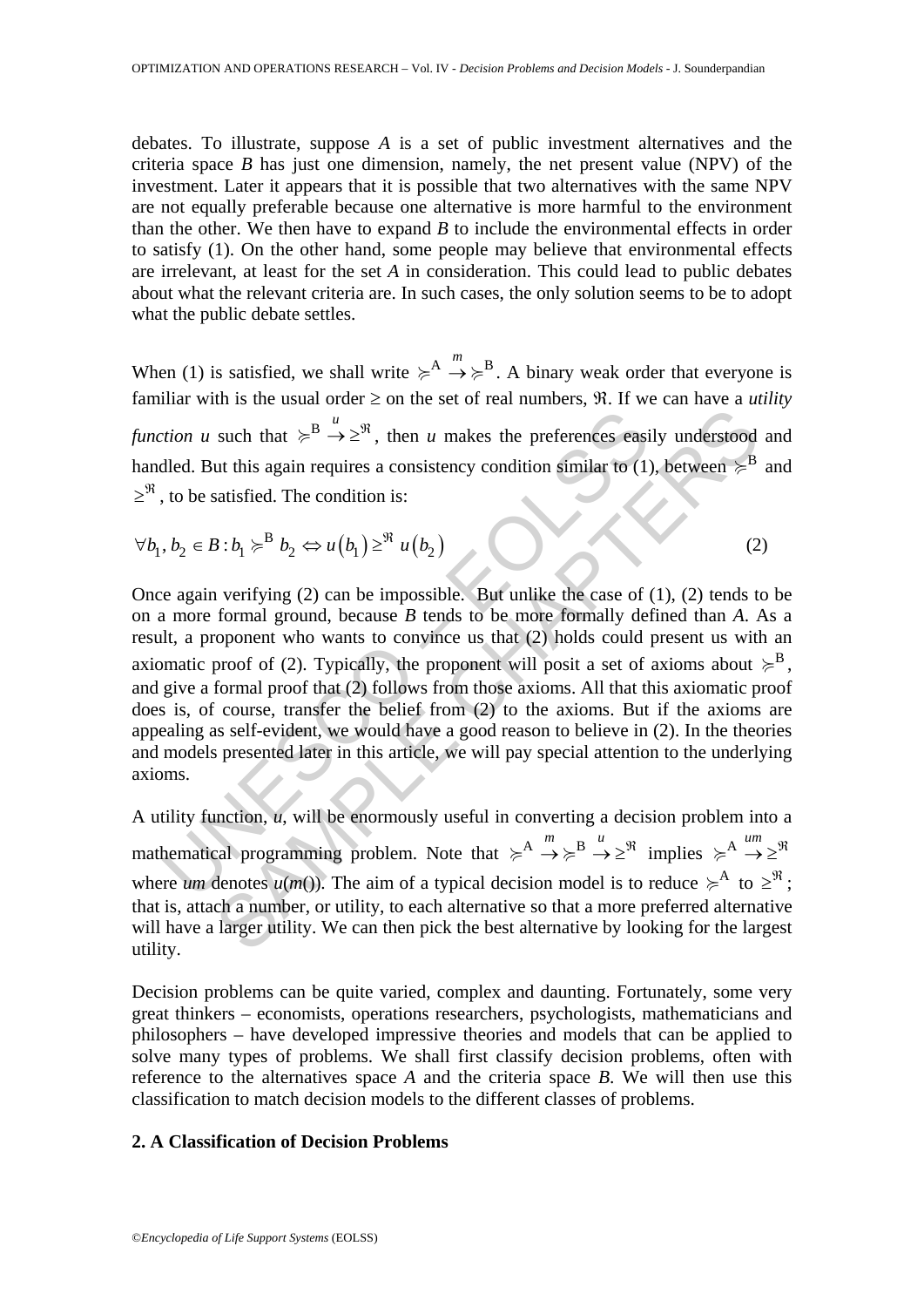#### **2.1 The Number of Decision Makers**

The first classification is based on how many decision makers there are. In general, the problem is simpler when there is only one decision maker than when there are many. One important reason for that is Arrow's Impossibility Theorem (AIT). As the name implies, AIT is a negative result. Consider a finite set *A* of alternatives containing  $k$  (> 2) alternatives and *n* (>1) decision makers. For each decision maker *i*,  $1 \le i \le n$ , let  $\succeq$ <sub>*i*</sub> denote that person's binary preference relation on *A*. That is, for  $a_1, a_2 \in A$  we will write  $a_1 \succcurlyeq_i a_2$  to denote that person *i* prefers  $a_1$  to  $a_2$  or is indifferent between them. AIT concerns how we aggregate all the  $\succcurlyeq$ <sub>*i*</sub> to get a group preference relation  $\succcurlyeq$ . Note that the only criteria used in this aggregation method are the individual rankings,  $\succcurlyeq_i$ , of the alternatives. Whether other criteria should be included is an issue we will soon consider.

We can describe AIT as follows. Consider the following rationality conditions on the aggregation process.

AIT 1. *Completeness*: For any input data consisting of *A* and all the  $\succcurlyeq_i$  on *A*, the aggregation method must produce  $a \geq 0$  on *A*.

that the state of the consisting of A and all in the new  $\geq$  or A.<br>
2. *Positive Association*: Suppose we have  $a_j \geq a_2$ . Now if some analytic  $a_2 \geq a_j$  changes her mind to  $a_1 \geq a_2$  then we must<br>
2. *Positive Assoc* Solution of the solution of the same state of the same size  $a_1 \ge a_2$ .<br>
Solutions on process.<br>
Seribe AIT as follows. Consider the following rationality conditions on<br>
process.<br>
Impleteness: For any input data consisting AIT 2. *Positive Association*: Suppose we have  $a_1 \ge a_2$ . Now if some individual *i* who originally had  $a_2 \succ_i a_1$  changes her mind to  $a_1 \succ_i a_2$  then we must continue to have  $a_1 \succcurlyeq a_2$ .

AIT 3. *Independence of Irrelevant Alternatives*: Suppose we have  $a_1 \ge a_2$ . If a third alternative  $a_3$  is removed from *A*, and on  $A \setminus \{a_3\}$ all the  $\succcurlyeq_i$  remain the same as before, then in the new  $\succeq$  on *A*\{*a<sub>3</sub>*} we must have  $a_1 \succ a_2$ .

AIT 4. *Sovereignty*: For any two alternatives  $a_1$  and  $a_2$ , there must be some input data of individual rankings  $\succcurlyeq_i$  on *A* for which we get  $a_1 \succcurlyeq a_2$ .

AIT 5. *Non-Dictatorship*: For any individual *i*, it should not be the case that  $a_1 \succcurlyeq_i a_2 \Rightarrow a_1 \succcurlyeq a_2$  irrespective of how the others rank  $a_1$  and  $a_2$ .

Taken individually, each of the above conditions is quite appealing as a rationality requirement and appears to be easily satisfiable. But, Kenneth Arrow proved that it is impossible to satisfy all of them in any aggregation method. Later, others showed that relaxing one of more of the five conditions does not lead to efficient aggregation methods.

Given these negative results, we naturally look for aggregation methods that use additional information, such as the *intensity of preferences*. For example, we could define for each individual *i* a utility function  $u_i$ :  $A \rightarrow \mathbb{R}$  such that  $a_1 \succcurlyeq_i a_2 \Leftrightarrow u_i(a_1) \geq u_i(a_2)$ , and similarly define a group utility function  $u = u(u_1, u_2, u_1)$  $..., u_n$ ) to reflect the aggregated preference. It has been shown that the additive group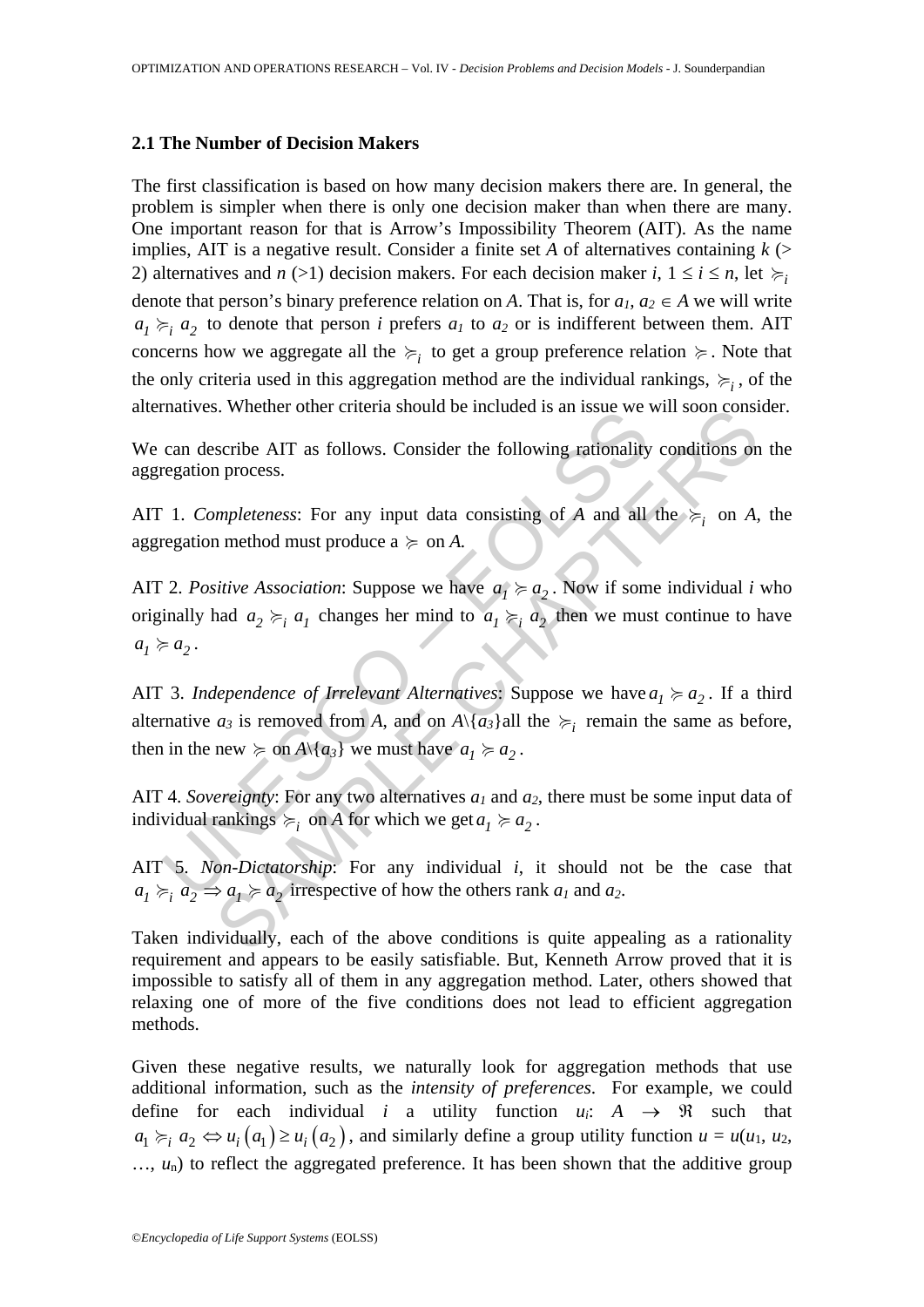utility

$$
u(a) = \sum_{i=1}^{n} k_i u_i(a)
$$
 (3)

is the only aggregation method that would

- 1. satisfy AIT  $1 AIT$  5 that are re-written in terms of *u* and  $u_i$ , and
- 2. be applicable per the expected utility theory (described later).

While it is remarkable that a simple additive form is what would work for *u*, it is also troublesome that this *u* makes a very explicit form of *interpersonal comparisons of utility*. To wit, the  $k_i$  values used in (3) can be controversial because they determine the trade-off between individual utilities. There can easily be disagreement among the individuals about these  $k_i$  values.

*ty.* To wit, the  $k_i$  values used in (3) can be controversial because<br>e-off between individual utilities. There can easily be disagre<br>viduals about these  $k_i$  values.<br>ther issue in group decision making is whether the in Another issue in group decision making is whether the individuals are cooperative or not. Cooperation can eliminate certain fears of an individual about adverse actions by others, and thus will increase the alternatives available to the group. As a result, it can improve the overall utility of the best choice. The aggregation of preferences we discussed above obviously requires cooperation in that the individuals have to agree to the result of the aggregation. Non-cooperation can give rise to unpredictable competitive behavior of the individuals. Finding the best group decision, allowing for unpredictable competitive behavior, is difficult.

## **2.2 The Number and Nature of the Criteria**

The number of dimensions of the criteria space *B* is relevant when it comes to finding a

wit, the  $k_i$  values used in (3) can be controversial because they determine<br>etween individual utilities. There can easily be disagreement among<br>about these  $k_i$  values.<br>Sue in group decision making is whether the individ utility function *u* such that  $\geq^B \rightarrow \geq^{\Re}$ . Also, each dimension can be discrete or continuous. The simplest case is when the number of dimensions is 1, as it avoids having to estimate tradeoffs between criteria. A common uni-dimensional criterion is money, because anything fungible can be reduced to money. An advantage of reducing the dimension(s) to money is that a whole slew of financial techniques can be brought to bear on the problem. When a criterion is not fungible, such as the health of the decision maker, we are on a different ground. Techniques such as portfolio formation, hedging through options & futures are not feasible or of only limited use. Furthermore, market forces such as price and interest rate are absent.

When  $B = \mathbb{R}^n$ , *u* is called a *multi-criteria utility function*. The simplest such function is the *additive u* where for  $x = (x_1, x_2, ..., x_n) \in B$ ,

$$
u(x) = \sum_{i=1}^{n} k_i v_i(x_i)
$$
 (4)

where  $k_i$  is the weight given to the *i*<sup>th</sup> criterion and all  $v_i: \mathbb{R} \to \mathbb{R}$  are defined so that  $v_i(x_i)$  is the utility contributed by  $x_i$  amount of the *i*<sup>th</sup> criterion. An additive utility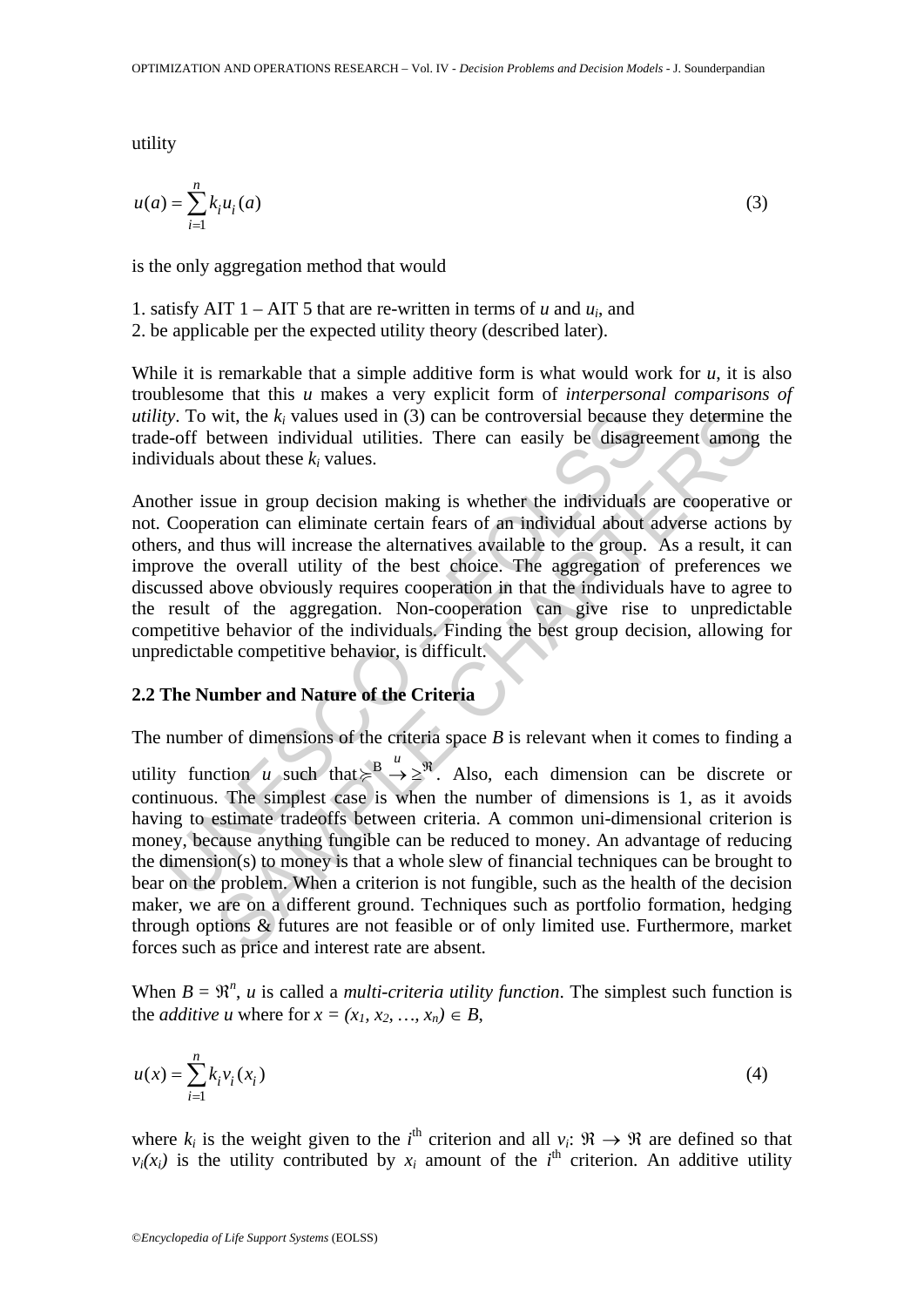function is obviously preferable since it will simplify finding the optimal decision.

Can we always find a set of additive criteria for a given problem? Surprisingly, almost always such a set exists, but, alas, we may not be able to find it. A theorem due to Kolmogorov proves that if a criteria space  $C$ , a measurement function  $m'$  and a *continuous u*' exist such that  $\geq^A \rightarrow \geq^C \rightarrow^{\mathcal{U}} \geq^{\mathcal{R}}$  then there exist a criteria space *B*, a measurement function *m*, and an *additive* and continuous utility function *u* such that  $\geq^A \rightarrow \geq^B \xrightarrow{u} \geq^{\mathfrak{R}}$ . Thus, the only prerequisite for additive criteria is the existence of some set of criteria with respective to which there exists a continuous utility function. Since continuity is a very weak condition, we can say that for almost all decision problems there exists a set of additive criteria. Although the proof of Kolmogorov's theorem is constructive, the construction is too mathematical to prescribe a practical method for constructing an additive set of criteria. But the theorem is encouraging, because the same theorem forms the basis for the impressive abilities of neural networks. Thus, it points to the possibility that we can think through a problem, use our experiences and come up with an additive set of criteria.

be the same theorem is constructive, the construction is too mathematical to prods for constructing an additive set of criteria. But the theore also the ampressive the same theorem forms the basis for the impressive perie constructive, the construction is too mathematical to prescribe a prace<br>
constructive an additive set of criteria. But the theorem is encourage<br>
chapted and the encome is encouraged Thus, it points, it points to the possi Although constructing a set of criteria can be difficult, given a set of criteria we can easily check to see if it is additive. A necessary condition for additivity is *preferential independence*. The condition can be described as follows. Let  $I \subset \{1, 2, ..., n\}$  and let  $\Delta^I$  $\in \mathbb{R}^n$  denote a vector such that  $\Delta_i = 0$  for  $i \notin I$  and  $\Delta_i \neq 0$  for  $i \in I$ . Preferential independence requires

$$
\forall x, y \in B, I \text{ and } \Delta^I: (x + \Delta^I) \ge B x \Rightarrow (y + \Delta^I) \ge B y
$$
 (5)

This is a strong condition, and often may not be satisfied. As a result, *u* will have to be non-additive. The class of non-additive functions is large and varied. A few examples can be given.

One possible case is interaction among the dimensions. Interactions can be taken care of by including interaction terms which are products of the different dimensions. For example, with two dimensions, we can have

$$
u(x) = k_1 u_1(x_1) + k_2 u_2(x_2) + k_{12} u_1(x_1) u_2(x_2)
$$
 (6)

With more dimensions, we may have to have many more interactions terms.

The next is the *maximin* function where the problem is to maximize the minimum among a set of values. Rawls's *Difference Principle* which equates the welfare of a society to that of the worst-off individual in that society is a case in point. The utility function then is

$$
u(x) = \text{Min}_{i} \left[ u_i(x_i) \right] \tag{7}
$$

An extension of the maximin function is to combine it with the additive case to get what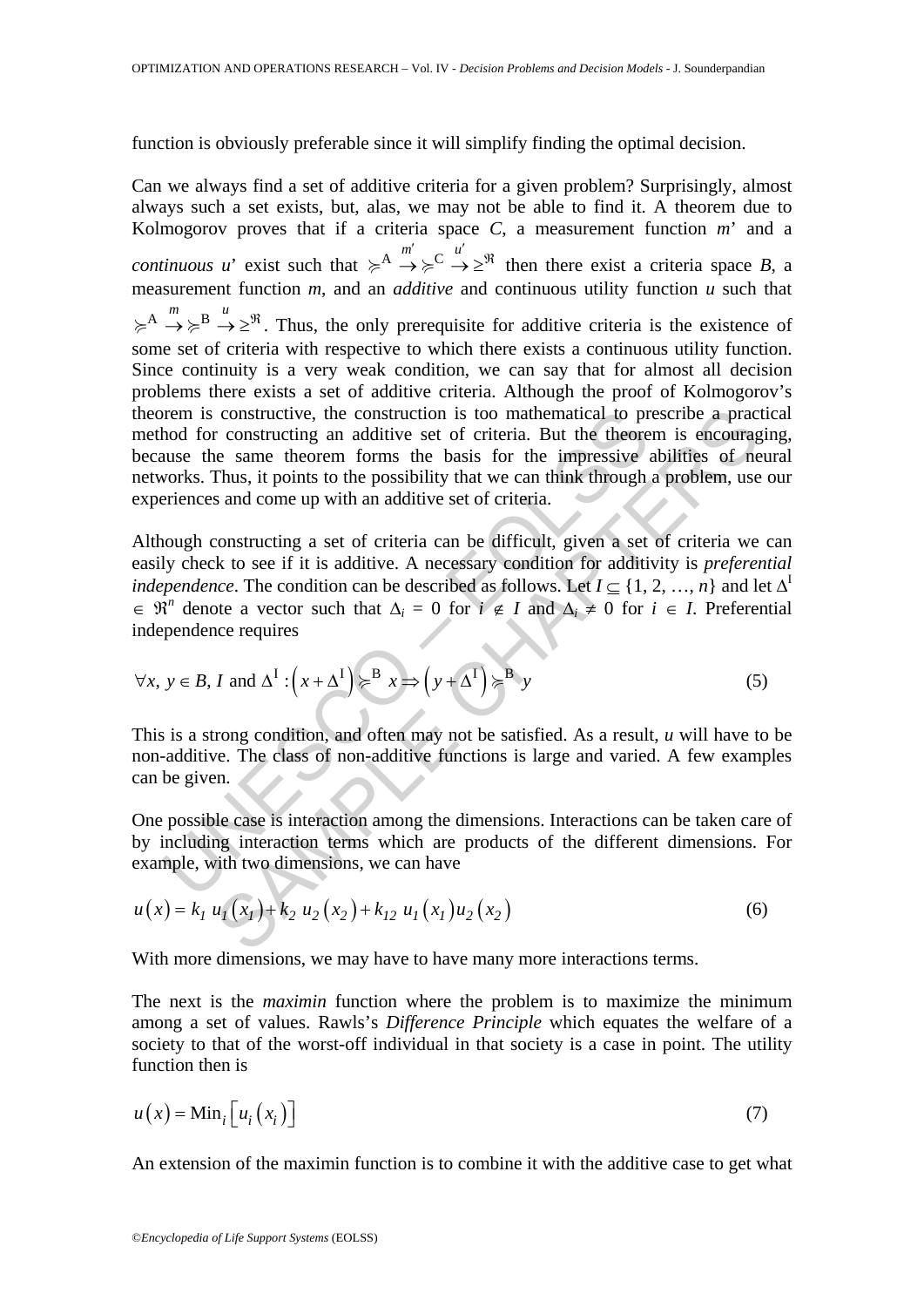is called the *min-sum* function. An example is

$$
u(x) = \min[u_1(x_1), u_2(x_2)] + u_3(x_3)
$$
\n(8)

The case (7) means that all the dimensions are *complements*, such as the links in a chain, implying a chain is only as strong as the weakest link. Case (8) means that dimensions 1 and 2 are complements, and dimension 3 is a *substitute* for dimensions 1 and 2 together. In (4), all dimensions are substitutes for one another. Complements and substitutes can combine in complex ways giving rise to a min-sum function that needs quite a few terms.

Our final example is the *lexicographic* case where there is a hierarchy among the dimensions, and with respect to that hierarchy the preference is lexicographic. For example in a rescue operation, the number of lives saved will be hierarchically superior to the amount of materials saved in that no amount of material saved can compare to a life saved. The preference then is lexicographic. A combination of lexicographic and maximin preferences yields the *leximin* preference. The goal in the leximin case is to maximize the minimum in the hierarchically first dimension and then that of the next dimension and then the next, and so on.

The utility function defined on the criteria space in one of the above forms can serve as the objective function in a mathematical programming problem that is designed to find the best alternative.

# **2.3 The Temporal Aspects of Decisions**

ensions, and with respect to that hierarchy the preference is<br>melonion, and with respect to that hierarchy the preference is<br>nee amount of materials saved in that no amount of material save<br>saved. The preference then is l is, and with respect to that hierarchy the preference is lexicographic.<br>
a rescue operation, the number of lives assed will be hierarchically support<br>
ant of materials saved in that no amount of material axed can compare<br> Another aspect of the decision problem that is relevant to the solution process is the timing of decisions. If the decision is just one choice to be made at a given time, then that is the simplest case. If several related decisions have to be made serially over a period of time, in stages, then we have a more complex problem. One reason for the complexity is that the number of alternatives available increases exponentially with the number of stages. For example if a problem has *s* number of stages and at each stage *n* alternatives are available, we then have to examine  $n<sup>s</sup>$  total alternatives.

Additional issues arise in serial decisions in the form of *dynamic consistency*. For example, the best *sequence* of decisions, given the decision maker's preferences at the start may be to make the sequence of choices  $c_1, c_2, \ldots, c_s$  at the *s* number of stages. But after  $c_1$  is made and depending on events that happen before the next choice, it is quite possible that the decision maker's preferences change. And according to the new preferences  $c_2$ ,  $c_3$ , ...  $c_s$  may not be optimal sequence anymore. Suppose the decision maker keeps changing the remaining sequence at will at each stage, she can end up with a very bad final position. How do we solve this problem? A little thought reveals that if we treat the decision maker at different times as different individuals, then the problem resembles a group decision problem. That means we need to make controversial "interpersonal" comparisons to find the best sequence. Even after we manage to do that, it is not clear how the individual would stick to the best sequence. (Recall the legend about Ulysses and the sirens.) Since we have so much difficulty with just one individual, we are bound to have much more difficulties with a serial group decision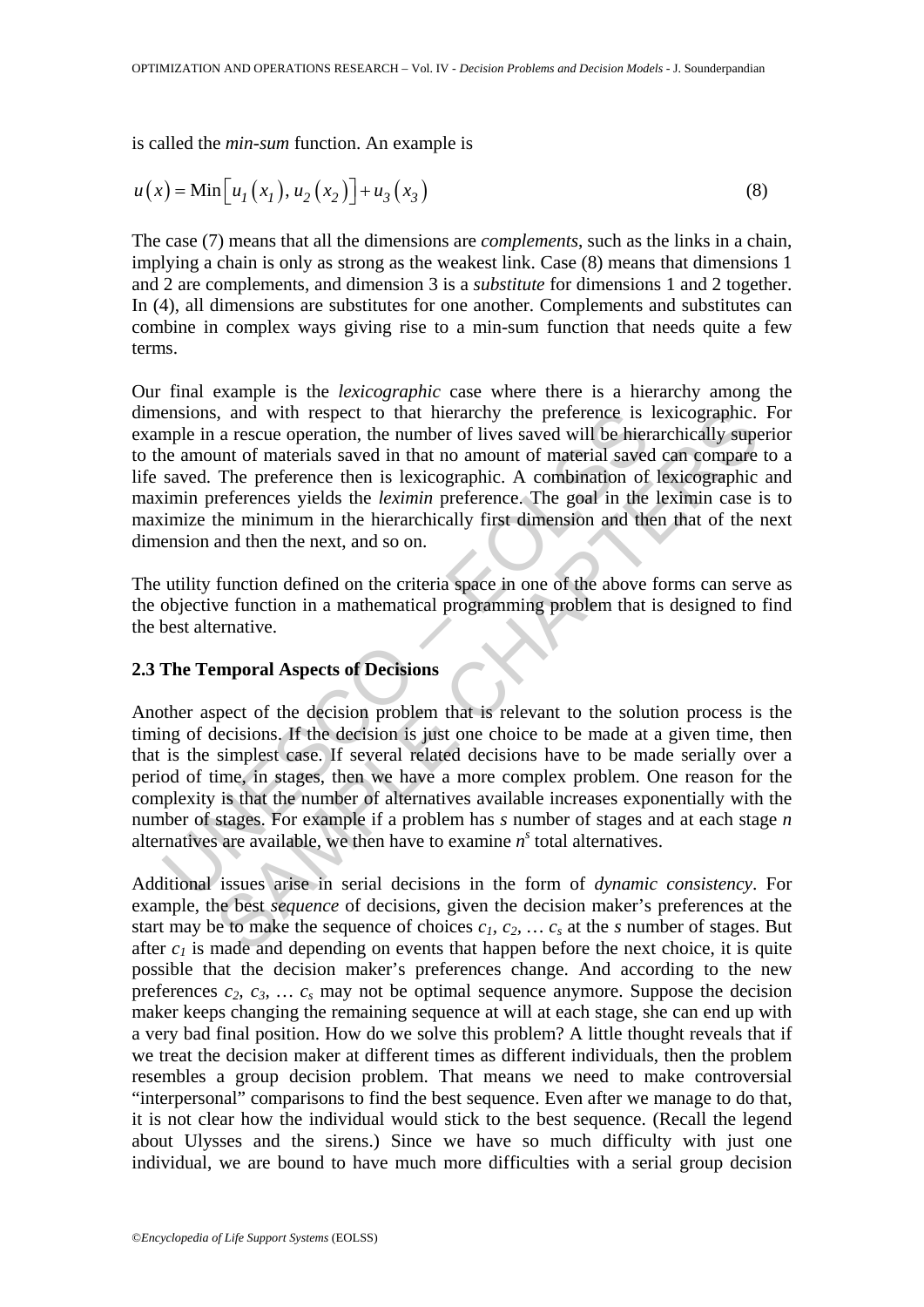problem. It will call for a lot of coordination among the group members.

# **2.4 The Nature of Uncertainty**

Almost every decision involves uncertainties which may arise due to different types of reasons. Let us see some of them.

First the uncertainty could be due to our ignorance about the future. We cannot predict the outcome of a coin toss. Often we face a more complex future event such as the outcome of a sports event, the future path of a storm, tomorrow's weather, next week's demand for cars or next month's interest rate. Sometimes the uncertainty exists because of lack of necessary information. For example, we may not know whether there is oil at a proposed drilling site. Some other times the uncertainty is due to competitive behavior. For example, a business manager implementing a marketing strategy may not know what her competitor might do in the meantime.

avior. For example, a business manager implementing a marketin<br>w what her competitor might do in the meantime.<br>Ong the above types of uncertainties, the outcome of a coin tos-<br>dle. We can assign a probability of 0.5 to eac For example, a business manager implementing a marketing strategy may<br>for example, a business manager implementing a marketing strategy may<br>her competitor might do in the meantime.<br>
a bove types of uncertainties, the outco Among the above types of uncertainties, the outcome of a coin toss is the simplest to handle. We can assign a probability of 0.5 to each outcome if we believe the coin is fair; or we can toss the coin a sufficient number of times and assign the probabilities based on the frequencies observed. The hardest case is competitive behavior. A competitor we face mostly wants to surprise us; thus our probability assignment to his possible actions can easily go wrong. Only in some restricted circumstances, as in some forms of idealized games, will we be able to assign probabilities to a competitor's actions.

In other intermediate cases, such as the path of a severe storm, it is still hard to assign probabilities for all possible outcomes. One way to do it is to aggregate the opinions of experts. Depending upon how important the decision is, certain minimum number of experts must be involved.

For important public decisions, it is common to use as many as 20 experts. Many different methods of aggregating expert opinions are available. The simplest and the most common method is to take the weighted average of the probabilities, with weights determined by the decision maker(s).

When probabilities cannot be assigned readily to the uncertain events, due to whatever reason, we say that there is *ambiguity.* It has been empirically shown that besides risk aversion, an average person also exhibits ambiguity aversion. It may therefore be necessary to allow for ambiguity aversion while prescribing a solution.

- -
- -
- -

TO ACCESS ALL THE **21 PAGES** OF THIS CHAPTER, Visit[: http://www.eolss.net/Eolss-sampleAllChapter.aspx](https://www.eolss.net/ebooklib/sc_cart.aspx?File=E6-05-06-04)